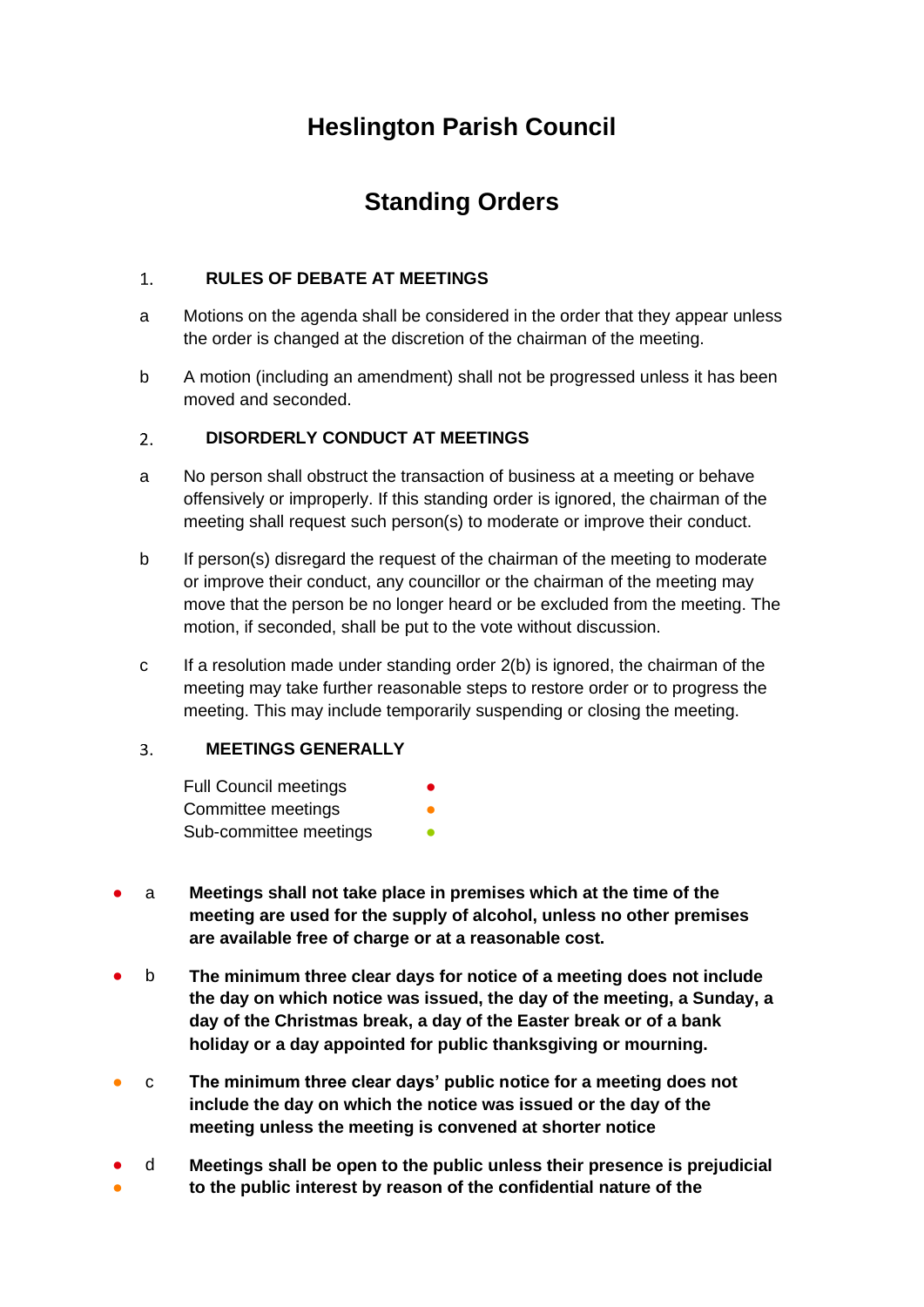**business to be transacted or for other special reasons. The public's exclusion from part or all of a meeting shall be by a resolution which shall give reasons for the public's exclusion.**

- e Members of the public may make representations, answer questions and give evidence at a meeting which they are entitled to attend in respect of the business on the agenda.
- f The period of time designated for public participation at a meeting in accordance with standing order 3(e) shall not exceed 10 minutes unless directed by the chairman of the meeting.
- g Subject to standing order 3(f), a member of the public shall not speak for more than 3 minutes.
- h In accordance with standing order 3(e), a question shall not require a response at the meeting nor start a debate on the question. The chairman of the meeting may direct that a written or oral response be given.
- i A person shall raise his hand when requesting to speak
- j A person who speaks at a meeting shall direct his comments to the chairman of the meeting.
- k Only one person is permitted to speak at a time. If more than one person wants to speak, the chairman of the meeting shall direct the order of speaking.
- ● l **Subject to standing order 3(m), a person who attends a meeting is permitted to report on the meeting whilst the meeting is open to the public. To "report" means to film, photograph, make an audio recording of meeting proceedings, use any other means for enabling persons not present to see or hear the meeting as it takes place or later or to report or to provide oral or written commentary about the meeting so that the report or commentary is available as the meeting takes place or later to persons not present.**
- ● m **A person present at a meeting may not provide an oral report or oral commentary about a meeting as it takes place without permission.**
- ● n **The press shall be provided with reasonable facilities for the taking of their report of all or part of a meeting at which they are entitled to be present.**
- o **Subject to standing orders which indicate otherwise, anything authorised or required to be done by, to or before the Chairman of the Council may in his absence be done by, to or before the Vice-Chairman of the Council (if there is one).**
- p **The Chairman of the Council, if present, shall preside at a meeting. If the Chairman is absent from a meeting, the Vice-Chairman of the Council (if there is one) if present, shall preside. If both the Chairman**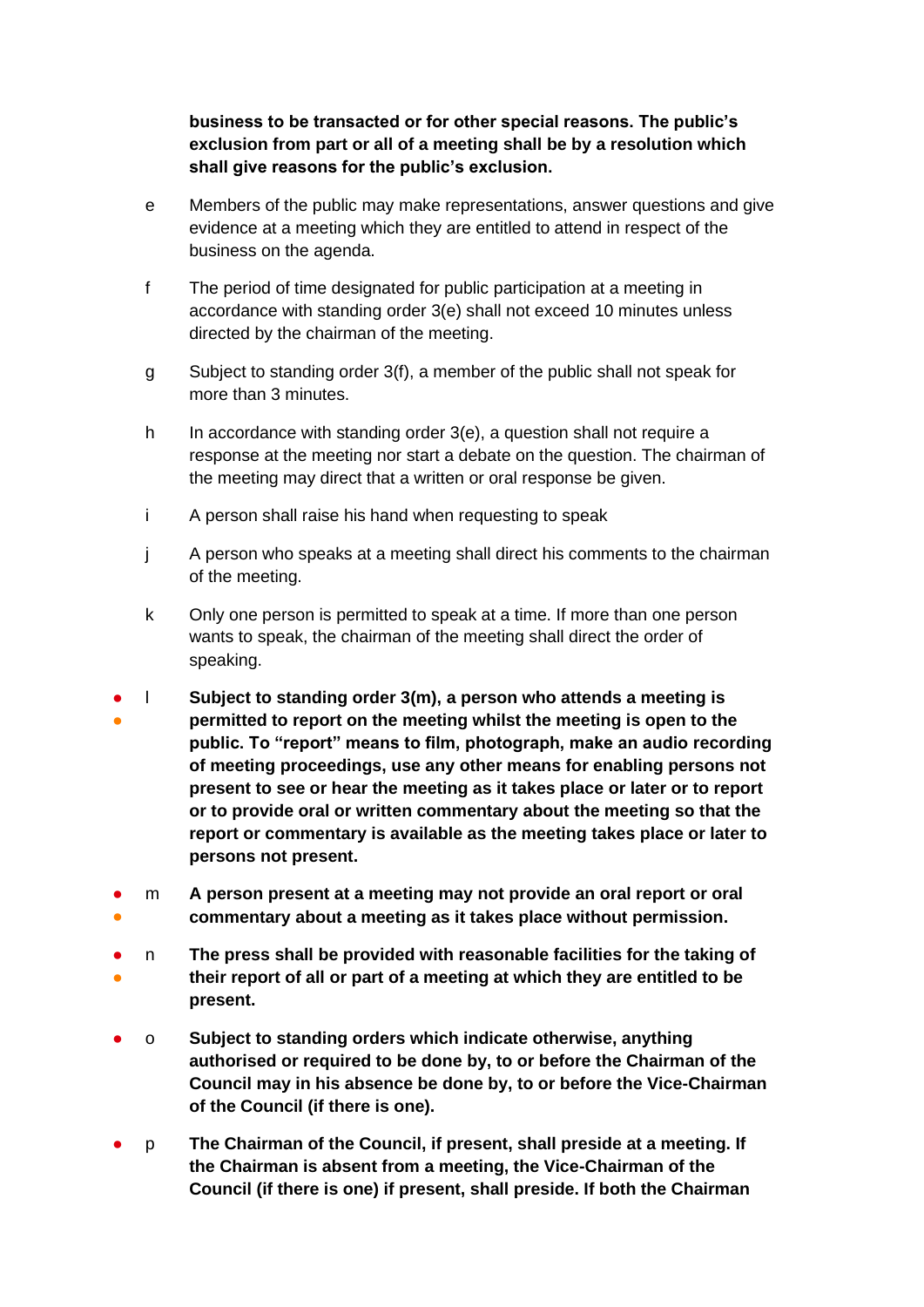**and the Vice-Chairman are absent from a meeting, a councillor as chosen by the councillors present at the meeting shall preside at the meeting.**

- ● q **Subject to a meeting being quorate, all questions at a meeting shall be decided by a majority of the councillors and non-councillors with voting**
- **rights present and voting.**
- r **The chairman of a meeting may give an original vote on any matter put**
- **to the vote, and in the case of an equality of votes may exercise his**
- **casting vote whether or not he gave an original vote.**

*See standing orders 5(h) and (i) for the different rules that apply in the election of the Chairman of the Council at the annual meeting of the Council.*

- s Unless standing orders provide otherwise, voting on a question shall be **by a show of hands. At the request of a councillor, the voting on any question shall be recorded so as to show whether each councillor present and voting gave his vote for or against that question.** Such a request shall be made before moving on to the next item of business on the agenda.
	- t The minutes of a meeting shall include an accurate record of the following:
		- i. the time and place of the meeting;
		- ii. the names of councillors who are present and the names of councillors who are absent;
		- iii. interests that have been declared by councillors and non-councillors with voting rights;
		- iv. the grant of dispensations (if any) to councillors and non-councillors with voting rights;
		- v. whether a councillor or non-councillor with voting rights left the meeting when matters that they held interests in were being considered;
		- vi. if there was a public participation session; and
		- vii. the resolutions made.
- u **A councillor or a non-councillor with voting rights who has a**
- **disclosable pecuniary interest or another interest as set out in the**
- **Council's code of conduct in a matter being considered at a meeting is subject to statutory limitations or restrictions under the code on his right to participate and vote on that matter.**
- v **No business may be transacted at a meeting unless at least one-third of the whole number of members of the Council are present and in no case shall the quorum of a meeting be less than three.**

*See standing order 4d(viii) for the quorum of a committee or sub-committee*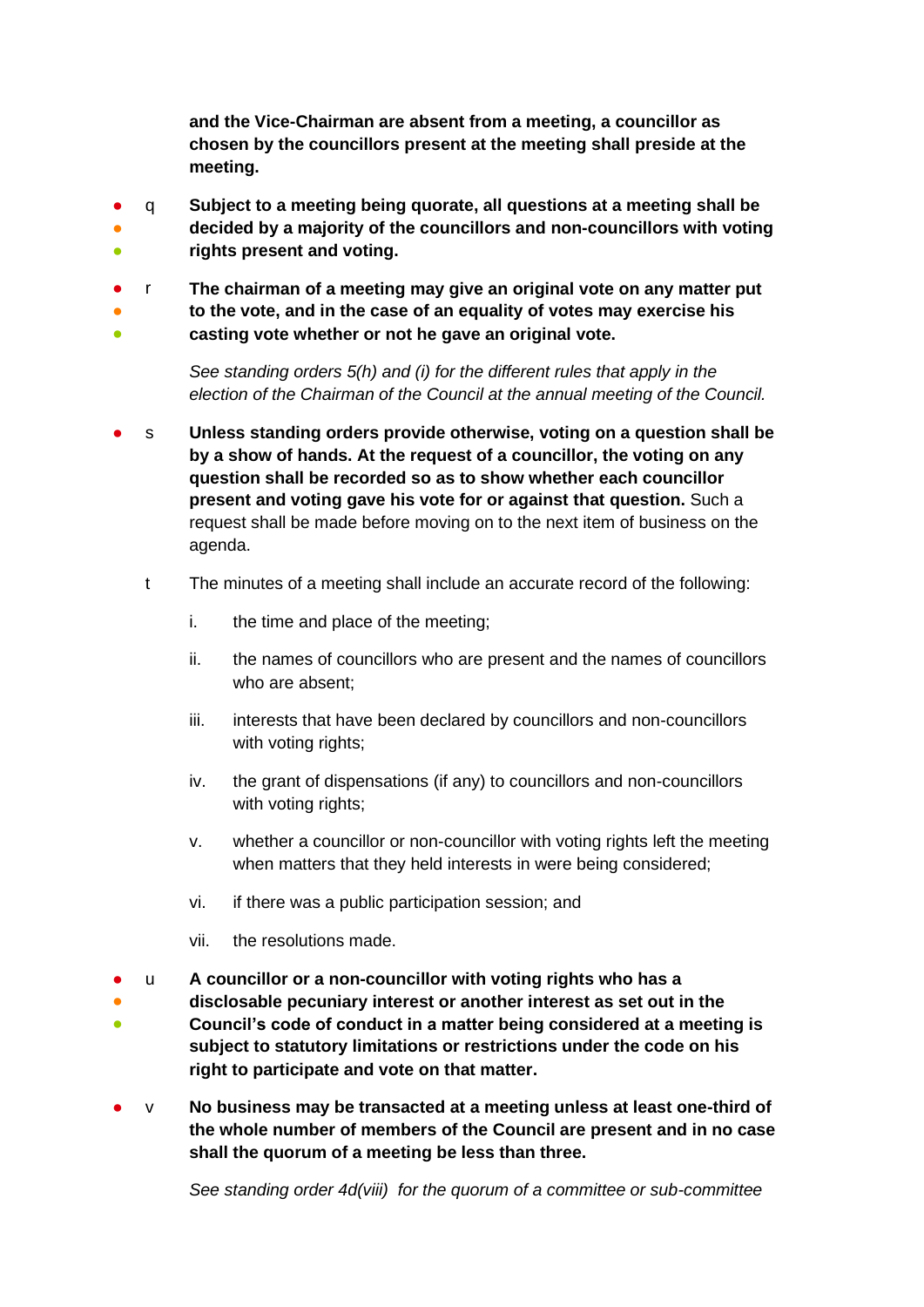*meeting.* 

- w **If a meeting is or becomes inquorate no business shall be transacted**
- ● and the meeting shall be closed. The business on the agenda for the meeting shall be adjourned to another meeting.
	- x A meeting shall not exceed a period of 3 hours.
	- $\overline{4}$ . **COMMITTEES AND SUB-COMMITTEES**
	- a **Unless the Council determines otherwise, a committee may appoint a sub-committee whose terms of reference and members shall be determined by the committee.**
	- b **The members of a committee may include non-councillors unless it is a committee which regulates and controls the finances of the Council.**
	- c **Unless the Council determines otherwise, all the members of an advisory committee and a sub-committee of the advisory committee may be noncouncillors.**
	- d The Council may appoint standing committees or other committees as may be necessary, and:
		- i. shall determine their terms of reference;
		- ii. shall determine the number and time of the ordinary meetings of a standing committee up until the date of the next annual meeting of the Council;
		- iii. shall permit a committee, other than in respect of the ordinary meetings of a committee, to determine the number and time of its meetings;
		- iv. shall, subject to standing orders 4(b) and (c), appoint and determine the terms of office of members of such a committee;
		- v. may, subject to standing orders 4(b) and (c), appoint and determine the terms of office of the substitute members to a committee whose role is to replace the ordinary members at a meeting of a committee if the ordinary members of the committee confirm to the Proper Officer 3 days before the meeting that they are unable to attend;
		- vi. shall, after it has appointed the members of a standing committee, appoint the chairman of the standing committee;
		- vii. shall permit a committee other than a standing committee, to appoint its own chairman at the first meeting of the committee;
		- viii. shall determine the place, notice requirements and quorum for a meeting of a committee and a sub-committee which, in both cases, shall be no less than three;
		- ix. shall determine if the public may participate at a meeting of a committee;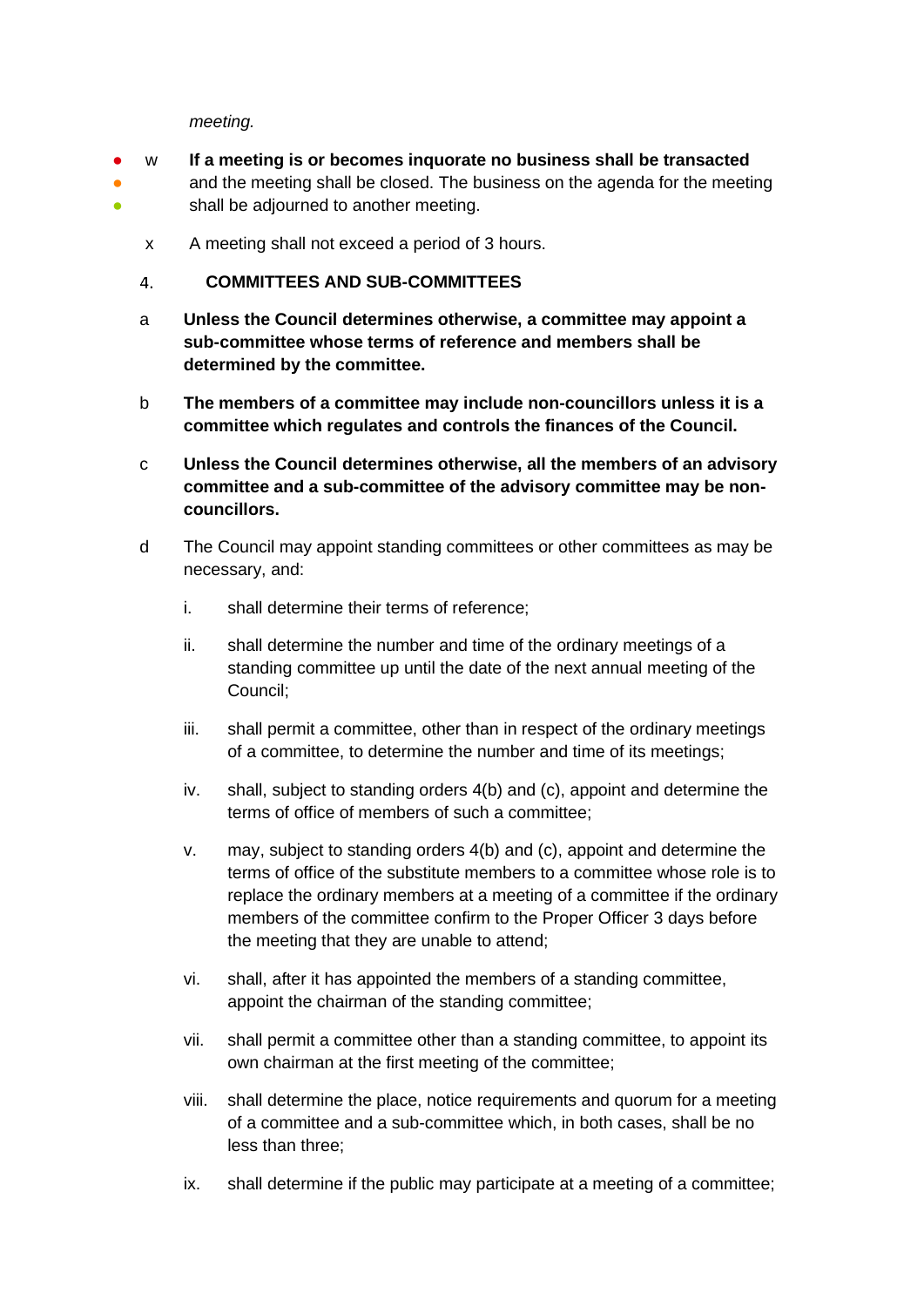- x. shall determine if the public and press are permitted to attend the meetings of a sub-committee and also the advance public notice requirements, if any, required for the meetings of a sub-committee;
- xi. shall determine if the public may participate at a meeting of a subcommittee that they are permitted to attend; and
- xii. may dissolve a committee or a sub-committee.

#### $5.$ **ORDINARY COUNCIL MEETINGS**

- a **In an election year, the annual meeting of the Council shall be held on or within 14 days following the day on which the councillors elected take office.**
- b **In a year which is not an election year, the annual meeting of the Council shall be held on such day in May as the Council decides.**
- c **If no other time is fixed, the annual meeting of the Council shall take place at 6pm.**
- d **In addition to the annual meeting of the Council, at least three other ordinary meetings shall be held in each year on such dates and times as the Council decides.**
- e **The first business conducted at the annual meeting of the Council shall be the election of the Chairman and Vice-Chairman (if there is one) of the Council.**
- f **The Chairman of the Council, unless he has resigned or becomes disqualified, shall continue in office and preside at the annual meeting until his successor is elected at the next annual meeting of the Council.**
- g **The Vice-Chairman of the Council, if there is one, unless he resigns or becomes disqualified, shall hold office until immediately after the election of the Chairman of the Council at the next annual meeting of the Council.**
- h **In an election year, if the current Chairman of the Council has not been re-elected as a member of the Council, he shall preside at the annual meeting until a successor Chairman of the Council has been elected. The current Chairman of the Council shall not have an original vote in respect of the election of the new Chairman of the Council but shall give a casting vote in the case of an equality of votes.**
- i **In an election year, if the current Chairman of the Council has been reelected as a member of the Council, he shall preside at the annual meeting until a new Chairman of the Council has been elected. He may exercise an original vote in respect of the election of the new Chairman of the Council and shall give a casting vote in the case of an equality of votes.**
- j Following the election of the Chairman of the Council and Vice-Chairman (if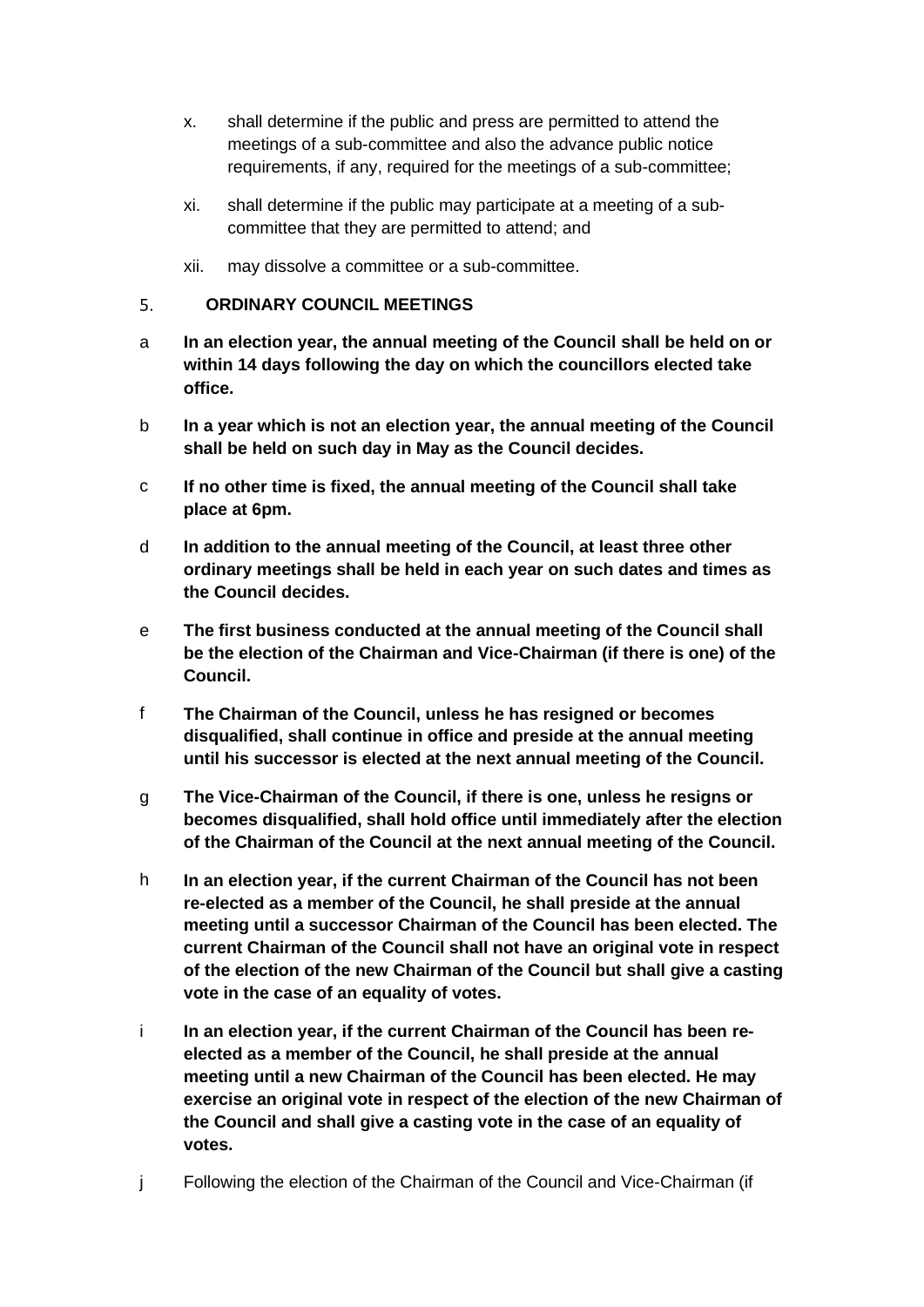there is one) of the Council at the annual meeting, the business shall include:

- i. **In an election year, delivery by the Chairman of the Council and councillors of their acceptance of office forms unless the Council resolves for this to be done at a later date. In a year which is not an election year, delivery by the Chairman of the Council of his acceptance of office form unless the Council resolves for this to be done at a later date;**
- ii. Confirmation of the accuracy of the minutes of the last meeting of the Council;
- iii. Consideration of the recommendations made by a committee;
- iv. Review of delegation arrangements to committees, sub-committees, staff and other local authorities;
- v. Review of the terms of reference for committees;
- vi. Appointment of members to existing committees;
- vii. Appointment of any new committees in accordance with standing order 4;
- viii. Review and adoption of appropriate standing orders and financial regulations;
- ix. Review of arrangements (including legal agreements) with other local authorities, not-for-profit bodies and businesses.
- x. Review of representation on or work with external bodies and arrangements for reporting back;
- xi. In an election year, to make arrangements with a view to the Council becoming eligible to exercise the general power of competence in the future;
- xii. Review of inventory of land and other assets including buildings and office equipment;
- xiii. Confirmation of arrangements for insurance cover in respect of all insurable risks;
- xiv. Review of the Council's and/or staff subscriptions to other bodies;
- xv. Review of the Council's complaints procedure;
- xvi. Review of the Council's policies, procedures and practices in respect of its obligations under freedom of information and data protection legislation (*see also standing orders 11, 20 and 21*);
- xvii. Review of the Council's policy for dealing with the press/media;
- xviii. Review of the Council's employment policies and procedures;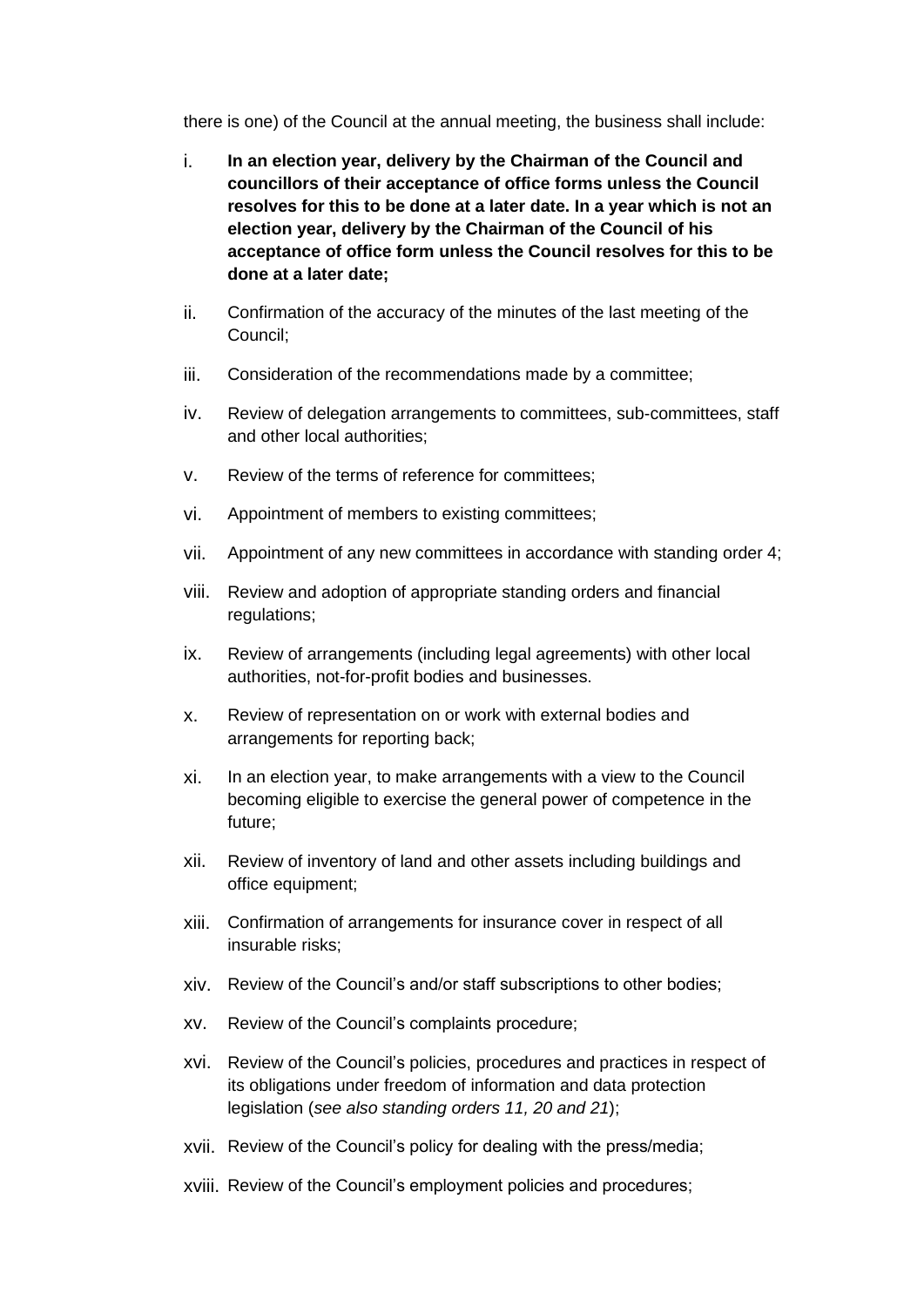- xix. Review of the Council's expenditure incurred under s.137 of the Local Government Act 1972 or the general power of competence.
- xx. Determining the time and place of ordinary meetings of the Council up to and including the next annual meeting of the Council.

# 6. **EXTRAORDINARY MEETINGS OF THE COUNCIL, COMMITTEES AND SUB-COMMITTEES**

- a **The Chairman of the Council may convene an extraordinary meeting of the Council at any time.**
- b **If the Chairman of the Council does not call an extraordinary meeting of the Council within seven days of having been requested in writing to do so by two councillors, any two councillors may convene an extraordinary meeting of the Council. The public notice giving the time, place and agenda for such a meeting shall be signed by the two councillors.**
- c The chairman of a committee [or a sub-committee] may convene an extraordinary meeting of the committee [or the sub-committee] at any time.
- d If the chairman of a committee [or a sub-committee] does not call an extraordinary meeting within 3 days of having been requested to do so by 3 members of the committee [or the sub-committee], any 3 members of the committee [or the sub-committee] may convene an extraordinary meeting of the committee [or a sub-committee].

# $7.$ **PREVIOUS RESOLUTIONS**

- a A resolution shall not be reversed within six months except either by a special motion, which requires written notice by at least 3 councillors to be given to the Proper Officer in accordance with standing order 9, or by a motion moved in pursuance of the recommendation of a committee or a sub-committee.
- b When a motion moved pursuant to standing order 7(a) has been disposed of, no similar motion may be moved for a further six months.

# $8<sub>1</sub>$ **VOTING ON APPOINTMENTS**

a Where more than two persons have been nominated for a position to be filled by the Council and none of those persons has received an absolute majority of votes in their favour, the name of the person having the least number of votes shall be struck off the list and a fresh vote taken. This process shall continue until a majority of votes is given in favour of one person. A tie in votes may be settled by the casting vote exercisable by the chairman of the meeting.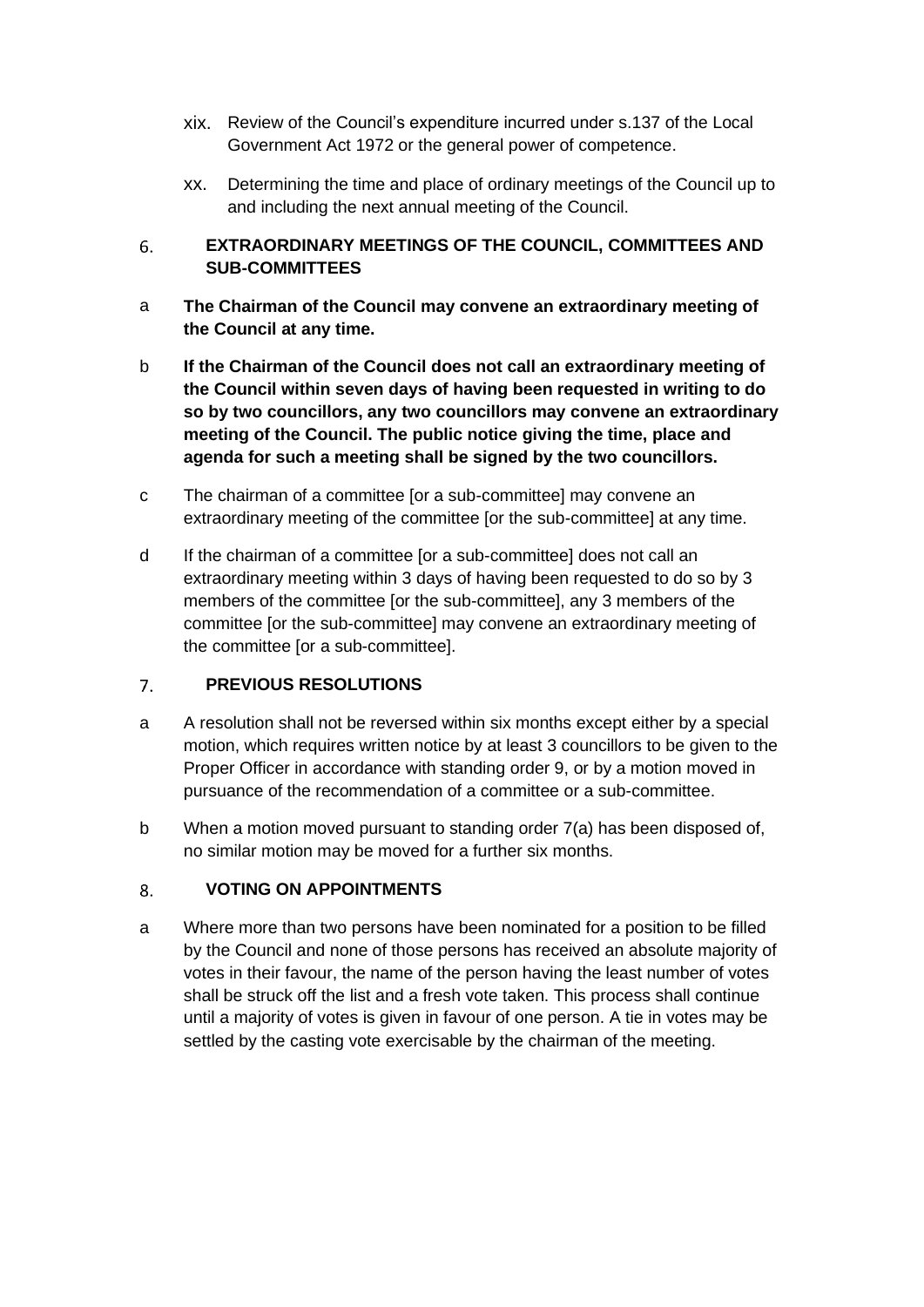#### 9. **MANAGEMENT OF INFORMATION**

- a **The Council shall have in place and keep under review, technical and organisational measures to keep secure information (including personal data) which it holds in paper and electronic form. Such arrangements shall include deciding who has access to personal data and encryption of personal data.**
- b **The Council shall have in place, and keep under review, policies for the retention and safe destruction of all information (including personal data) which it holds in paper and electronic form. The Council's retention policy shall confirm the period for which information (including personal data) shall be retained or if this is not possible the criteria used to determine that period (e.g. the Limitation Act 1980).**
- c **The agenda, papers that support the agenda and the minutes of a meeting shall not disclose or otherwise undermine confidential information or personal data without legal justification.**
- d **Councillors, staff, the Council's contractors and agents shall not disclose confidential information or personal data without legal justification.**

# $10.$ **DRAFT MINUTES**

| <b>Full Council meetings</b> |  |
|------------------------------|--|
| Committee meetings           |  |
| Sub-committee meetings       |  |

● a **If the Council's gross annual income or expenditure (whichever is** 

● ● **higher) does not exceed £25,000, it shall publish draft minutes on a website which is publicly accessible and free of charge not later than one month after the meeting has taken place.**

# $11.$ **CODE OF CONDUCT AND DISPENSATIONS**

*See also standing order 3(u).*

- a All councillors and non-councillors with voting rights shall observe the code of conduct adopted by the Council.
- b Unless he has been granted a dispensation, a councillor or non-councillor with voting rights shall withdraw from a meeting when it is considering a matter in which he has a disclosable pecuniary interest. He may return to the meeting after it has considered the matter in which he had the interest.
- c Unless he has been granted a dispensation, a councillor or non-councillor with voting rights shall withdraw from a meeting when it is considering a matter in which he has another interest if so required by the Council's code of conduct. He may return to the meeting after it has considered the matter in which he had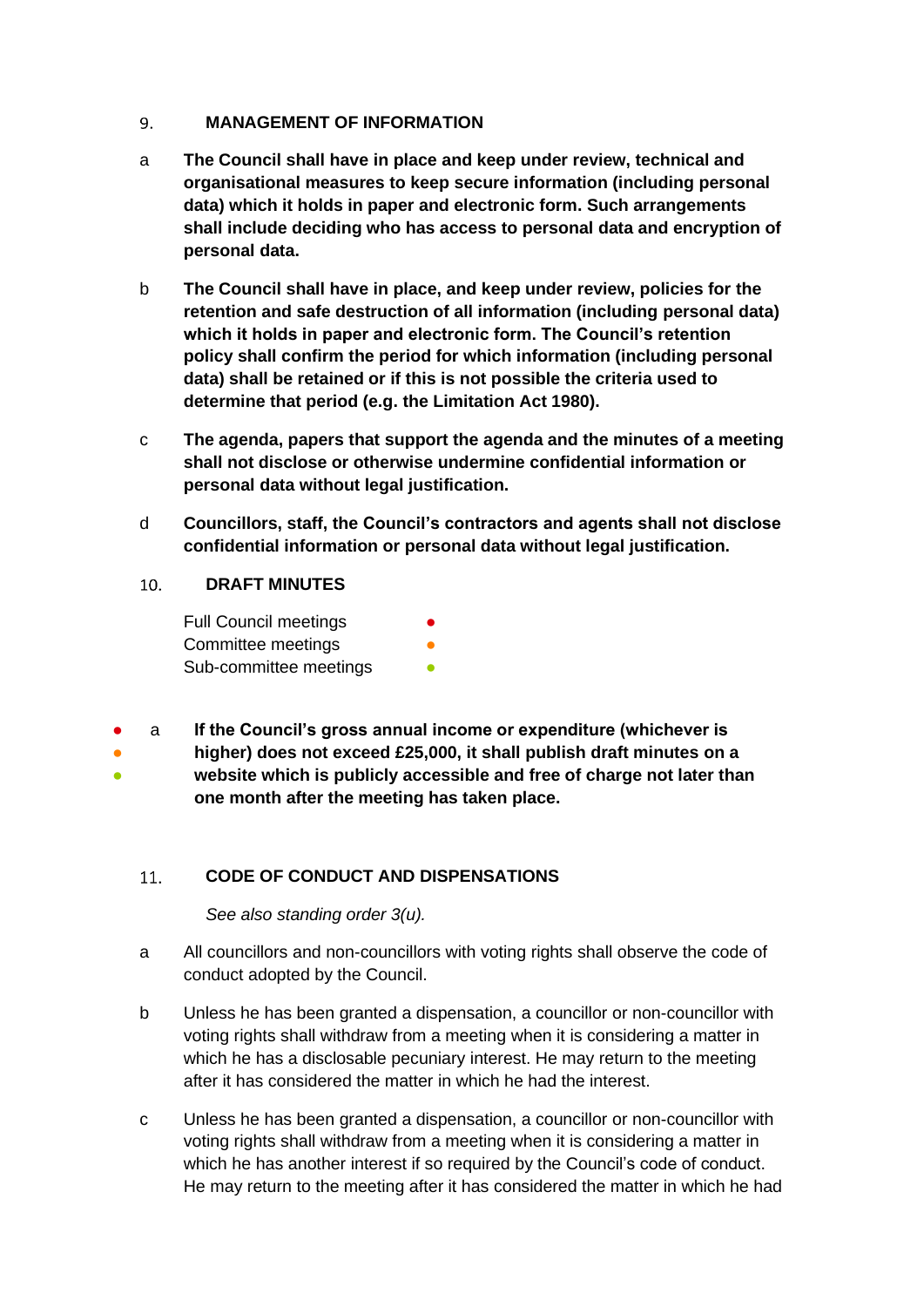the interest.

- d **Dispensation requests shall be in writing and submitted to the Proper Officer** as soon as possible before the meeting, or failing that, at the start of the meeting for which the dispensation is required.
- e A decision as to whether to grant a dispensation shall be made by the Proper Officer and that decision is final.
- f A dispensation request shall confirm:
	- i. the description and the nature of the disclosable pecuniary interest or other interest to which the request for the dispensation relates;
	- ii. whether the dispensation is required to participate at a meeting in a discussion only or a discussion and a vote;
	- iii. the date of the meeting or the period (not exceeding four years) for which the dispensation is sought; and
	- iv. an explanation as to why the dispensation is sought.
- $\theta$  Subject to standing orders 13(d) and (f), a dispensation request shall be considered [by the Proper Officer before the meeting.
- **h A dispensation may be granted in accordance with standing order 13(e) if having regard to all relevant circumstances any of the following apply:**
	- **i. without the dispensation the number of persons prohibited from participating in the particular business would be so great a proportion of the meeting transacting the business as to impede the transaction of the business;**
	- **ii. granting the dispensation is in the interests of persons living in the Council's area; or**
	- **iii. it is otherwise appropriate to grant a dispensation.**

# $12.$ **CODE OF CONDUCT COMPLAINTS**

- a Upon notification by the District or Unitary Council that it is dealing with a complaint that a councillor or non-councillor with voting rights has breached the Council's code of conduct, the Proper Officer shall, subject to standing order 11, report this to the Council.
- b Where the notification in standing order 14(a) relates to a complaint made by the Proper Officer, the Proper Officer shall notify the Chairman of Council of this fact, and the Chairman shall nominate another staff member to assume the duties of the Proper Officer in relation to the complaint until it has been determined and the Council has agreed what action, if any, to take in accordance with standing order 14(d).
- c The Council may: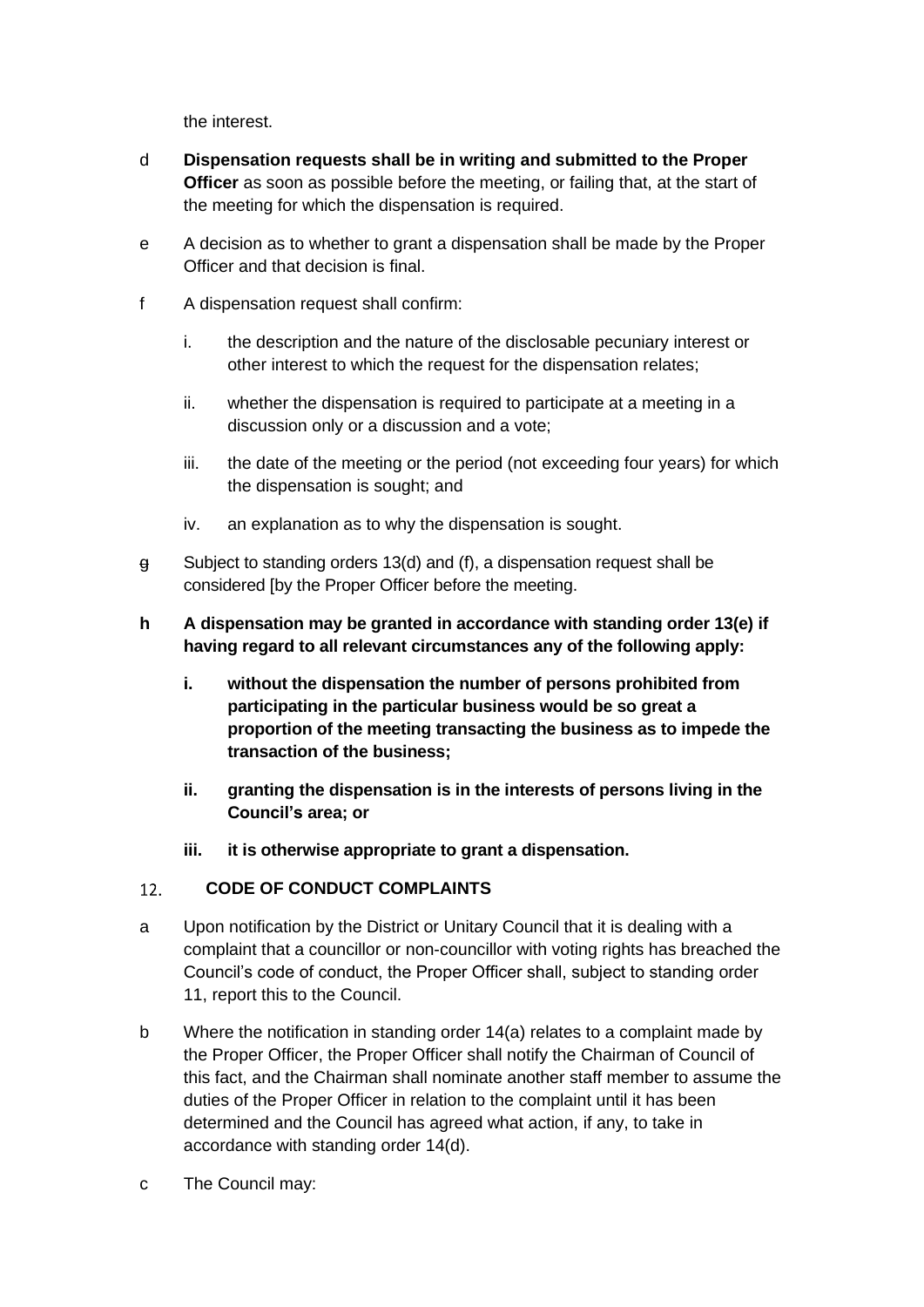- i. provide information or evidence where such disclosure is necessary to investigate the complaint or is a legal requirement;
- ii. seek information relevant to the complaint from the person or body with statutory responsibility for investigation of the matter;
- d **Upon notification by the District or Unitary Council that a councillor or non-councillor with voting rights has breached the Council's code of conduct, the Council shall consider what, if any, action to take against him. Such action excludes disqualification or suspension from office.**

#### $13.$ **PROPER OFFICER**

- a The Proper Officer shall be the clerk.
- b The Proper Officer shall:
	- i. **at least three clear days before a meeting of the council, a committee,**
		- **serve on councillors by delivery or post at their residences or by email authenticated in such manner as the Proper Officer thinks fit, a signed summons confirming the time, place and the agenda (provided the councillor has consented to service by email), and**
		- **Provide, in a conspicuous place, public notice of the time, place and agenda (provided that the public notice with agenda of an extraordinary meeting of the Council convened by councillors is signed by them).**

*See standing order 3(b) for the meaning of clear days for a meeting of a full council and standing order 3(c) for the meaning of clear days for a meeting of a committee;*

- ii. include on the agenda all motions in the order received unless a councillor has given written notice at least 7 days before the meeting confirming his withdrawal of it;
- iii. **convene a meeting of the Council for the election of a new Chairman of the Council, occasioned by a casual vacancy in his office;**
- iv. **facilitate inspection of the minute book by local government electors;**
- v. **receive and retain copies of byelaws made by other local authorities;**
- vi. hold acceptance of office forms from councillors;
- vii. hold a copy of every councillor's register of interests;
- viii. assist with responding to requests made under freedom of information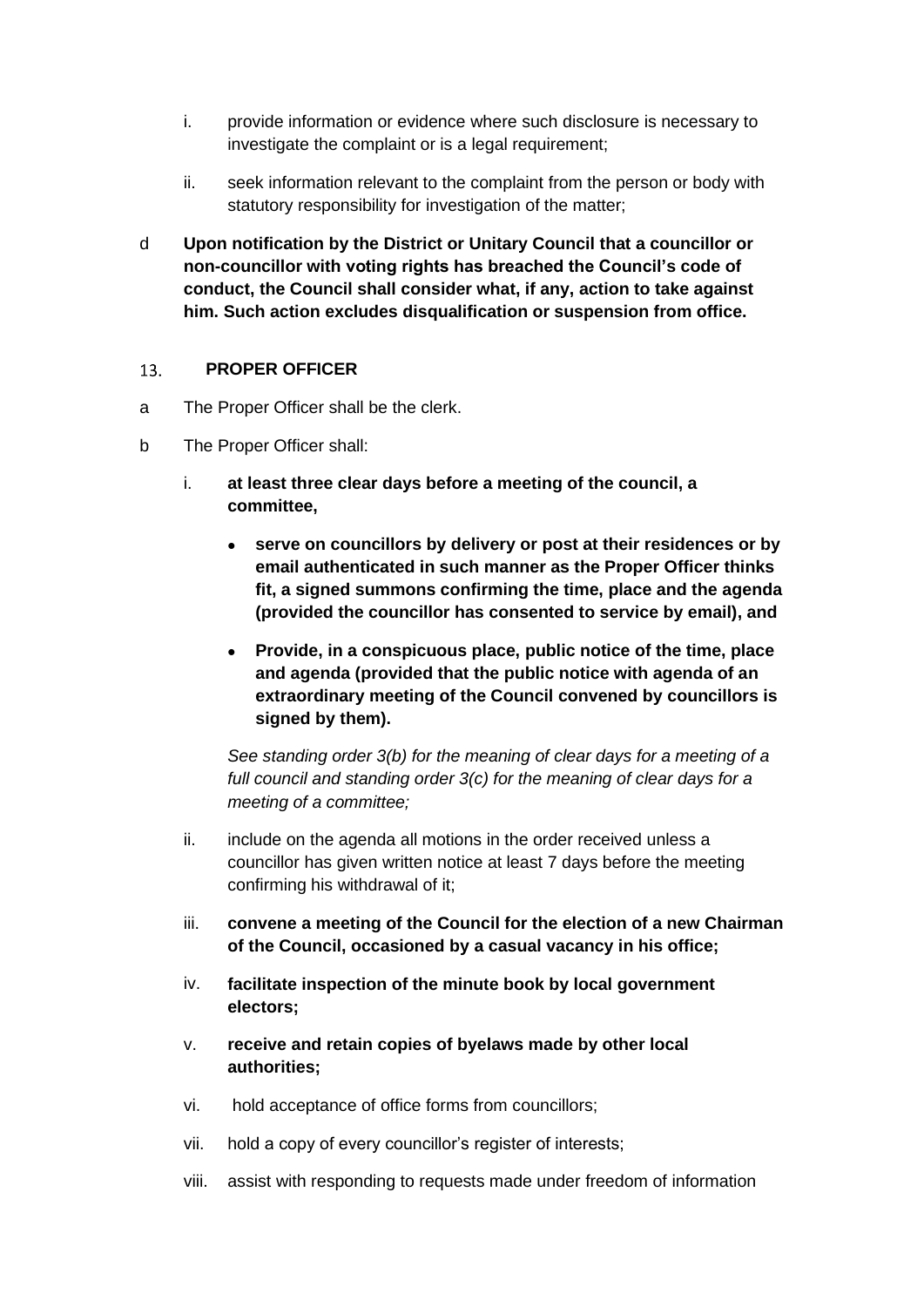legislation and rights exercisable under data protection legislation, in accordance with the Council's relevant policies and procedures;

- ix. liaise, as appropriate, with the Council's Data Protection Officer (if there is one);
- x. receive and send general correspondence and notices on behalf of the Council except where there is a resolution to the contrary;
- xi. assist in the organisation of, storage of, access to, security of and destruction of information held by the Council in paper and electronic form subject to the requirements of data protection and freedom of information legislation and other legitimate requirements (e.g. the Limitation Act 1980);
- xii. arrange for legal deeds to be executed; (*see also standing order 23);*
- xiii. arrange or manage the prompt authorisation, approval, and instruction regarding any payments to be made by the Council in accordance with its financial regulations;
- xiv. record every planning application notified to the Council and the Council's response to the local planning authority in a book for such purpose;
- xv. refer a planning application received by the Council to the Chairman or in his absence Vice-Chairman of the Planning Committee within two working days of receipt to facilitate an extraordinary meeting if the nature of a planning application requires consideration before the next ordinary meeting of committee
- xvi. manage access to information about the Council via the publication scheme; and
- xvii. retain custody of the seal of the Council (if there is one) which shall not be used without a resolution to that effect. (s*ee also standing order 23).*

#### 14. **RESPONSIBLE FINANCIAL OFFICER**

a The Responsible Financial Officer shall be the clerk

#### $15.$ **ACCOUNTS AND ACCOUNTING STATEMENTS**

- a "Proper practices" in standing orders refer to the most recent version of "Governance and Accountability for Local Councils – a Practitioners' Guide".
- b All payments by the Council shall be authorised, approved and paid in accordance with the law, proper practices and the Council's financial regulations.
- c As soon as possible after the financial year end at 31 March, the Responsible Financial Officer shall provide: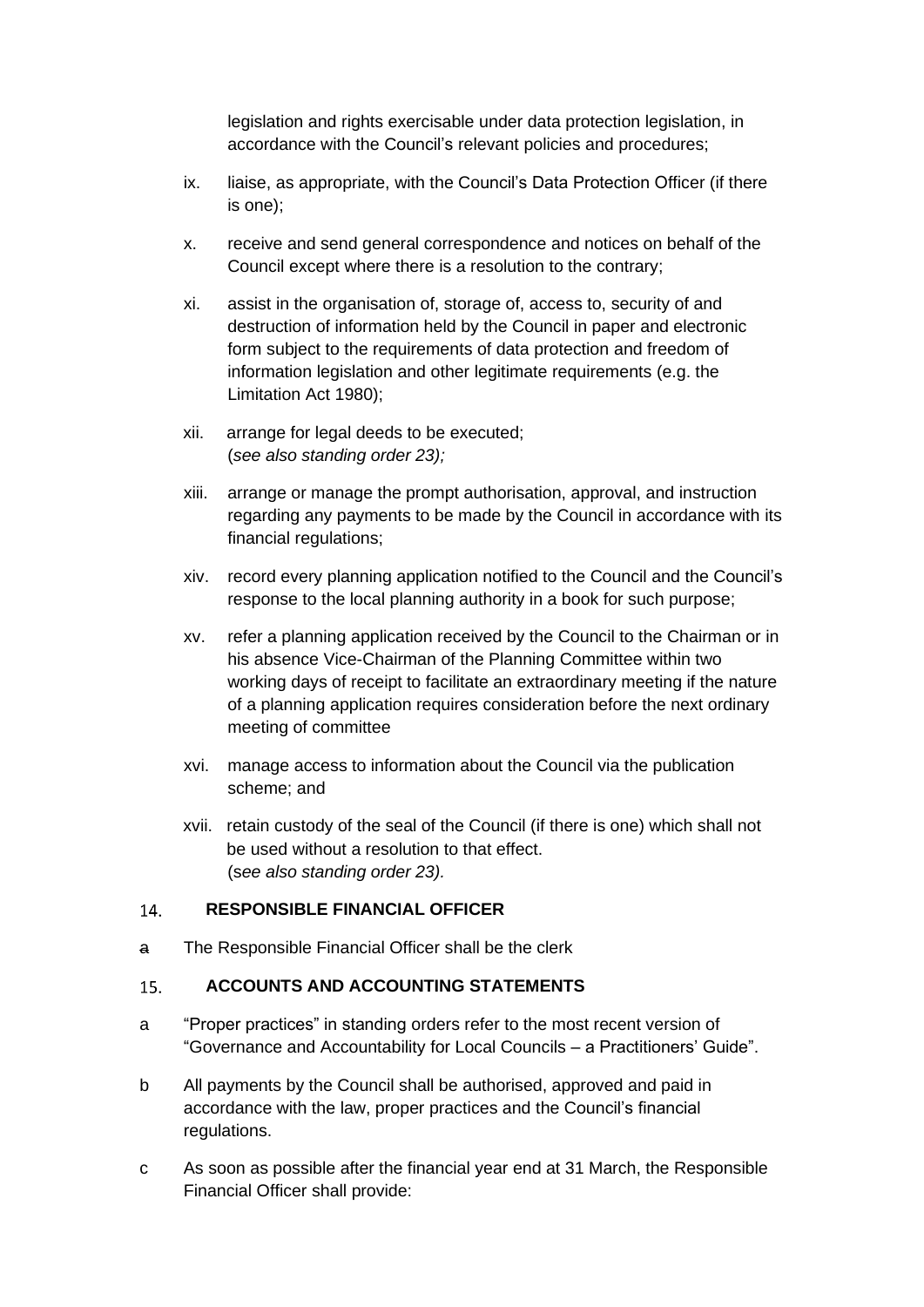- i. each councillor with a statement summarising the Council's receipts and payments (or income and expenditure) for the last quarter and the year to date for information; and
- ii. to the Council the accounting statements for the year in the form of Section 2 of the annual governance and accountability return, as required by proper practices, for consideration and approval.
- d The year-end accounting statements shall be prepared in accordance with proper practices and apply the form of accounts determined by the Council (receipts and payments, or income and expenditure) for the year to 31 March. A completed draft annual governance and accountability return shall be presented to all councillors at least 14 days prior to anticipated approval by the Council. The annual governance and accountability return of the Council, which is subject to external audit, including the annual governance statement, shall be presented to the Council for consideration and formal approval before 30 June.

# $16.$ **FINANCIAL CONTROLS AND PROCUREMENT**

- a. The Council shall consider and approve financial regulations drawn up by the Responsible Financial Officer, which shall include detailed arrangements in respect of the following:
	- i. the keeping of accounting records and systems of internal controls;
	- ii. the assessment and management of financial risks faced by the Council;
	- iii. the work of the independent internal auditor in accordance with proper practices and the receipt of regular reports from the internal auditor, which shall be required at least annually;
	- iv. the inspection and copying by councillors and local electors of the Council's accounts and/or orders of payments; and
	- v. whether contracts with an estimated value below **£25,000** due to special circumstances are exempt from a tendering process or procurement exercise.
- b. Financial regulations shall be reviewed regularly and at least annually for fitness of purpose.
- c. **A public contract regulated by the Public Contracts Regulations 2015 with an estimated value in excess of £25,000 but less than the relevant thresholds in standing order 18(f) is subject to Regulations 109-114 of the Public Contracts Regulations 2015 which include a requirement on the Council to advertise the contract opportunity on the Contracts Finder website regardless of what other means it uses to advertise the opportunity unless it proposes to use an existing list of approved suppliers (framework agreement).**
- d. Subject to additional requirements in the financial regulations of the Council,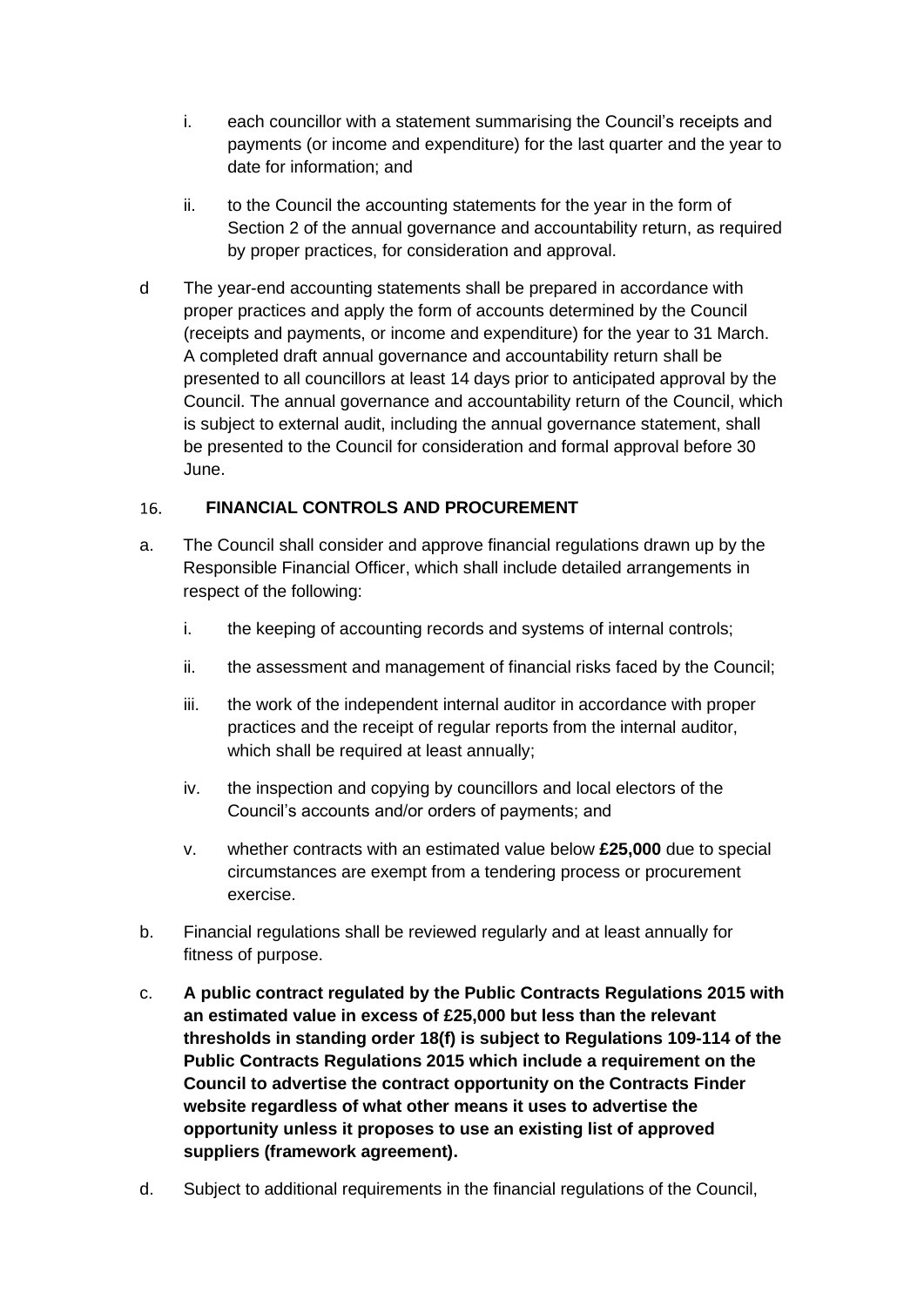the tender process for contracts for the supply of goods, materials, services or the execution of works shall include, as a minimum, the following steps:

- i. a specification for the goods, materials, services or the execution of works shall be drawn up;
- ii. an invitation to tender shall be drawn up to confirm (i) the Council's specification (ii) the time, date and address for the submission of tenders (iii) the date of the Council's written response to the tender and (iv) the prohibition on prospective contractors contacting councillors or staff to encourage or support their tender outside the prescribed process;
- iii. the invitation to tender shall be advertised in a local newspaper and in any other manner that is appropriate;
- iv. tenders are to be submitted in writing in a sealed marked envelope addressed to the Proper Officer;
- v. tenders shall be opened by the Proper Officer in the presence of at least one councillor after the deadline for submission of tenders has passed;
- vi. tenders are to be reported to and considered by the appropriate meeting of the Council or a committee or sub-committee with delegated responsibility.
- e. Neither the Council, nor a committee or a sub-committee with delegated responsibility for considering tenders, is bound to accept the lowest value tender.
- f. **A public contract regulated by the Public Contracts Regulations 2015 with an estimated value in excess of £181,302 for a public service or supply contract or in excess of, ki84,551,413 for a public works contract (or other thresholds determined by the European Commission every two years and published in the Official Journal of the European Union (OJEU)) shall comply with the relevant procurement procedures and other requirements in the Public Contracts Regulations 2015 which include advertising the contract opportunity on the Contracts Finder website and in OJEU.**
- g. **A public contract in connection with the supply of gas, heat, electricity, drinking water, transport services, or postal services to the public; or the provision of a port or airport; or the exploration for or extraction of gas, oil or solid fuel with an estimated value in excess of £363,424 for a supply, services or design contract; or in excess of £4,551,413 for a works contract; or £820,370 for a social and other specific services contract (or other thresholds determined by the European Commission every two years and published in OJEU) shall comply with the relevant procurement procedures and other requirements in the Utilities Contracts Regulations 2016.**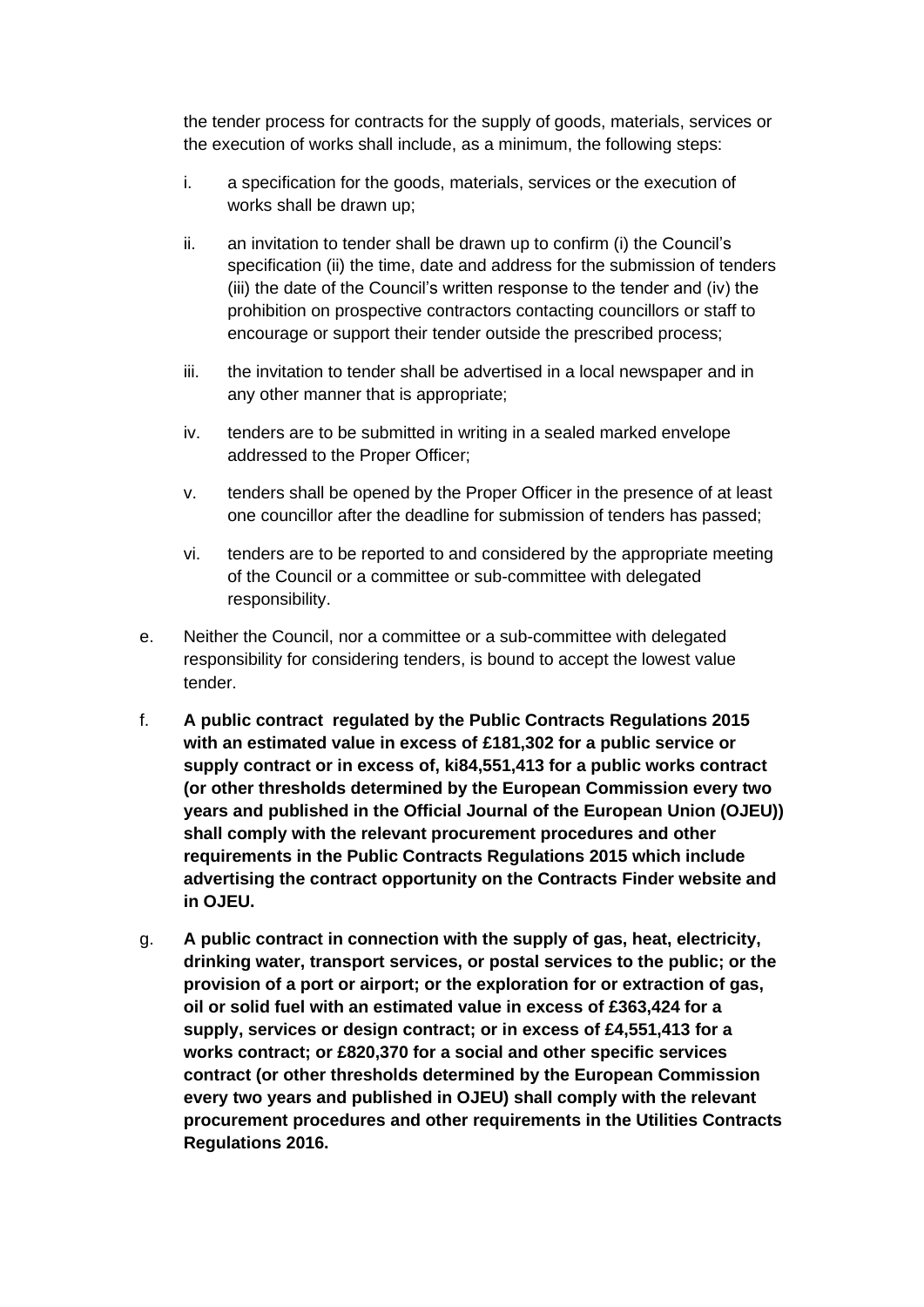#### **HANDLING STAFF MATTERS**  $17.$

- a A matter personal to a member of staff that is being considered by a meeting of Council is subject to standing order 11.
- b Subject to the Council's policy regarding absences from work, the Council's most senior member of staff shall notify the chairman or, if he is not available, the vice-chairman of absence occasioned by illness or other reason and that person shall report such absence at its next meeting.
- c The chairman or in his absence, the vice-chairman shall upon a resolution conduct a review of the performance and annual appraisal of the work Parish Clerk. The reviews and appraisal shall be reported in writing.
- d Subject to the Council's policy regarding the handling of grievance matters, the Council's most senior member of staff shall contact the chairman or in his absence, the vice-chairman in respect of an informal or formal grievance matter, and this matter shall be reported back and progressed by resolution.
- e Subject to the Council's policy regarding the handling of grievance matters, if an informal or formal grievance matter raised by a member of staff relates to the chairman or vice-chairman, this shall be communicated to another member the Parish Council, which shall be reported back and progressed by resolution.
- f Any persons responsible for all or part of the management of staff shall treat as confidential the written records of all meetings relating to their performance, capabilities, grievance or disciplinary matters.
- g In accordance with standing order 11(a), persons with line management responsibilities shall have access to staff records referred to in standing order 19(f).

# 18. **RESPONSIBILITIES TO PROVIDE INFORMATION**

*See also standing order 21.*

- a **In accordance with freedom of information legislation, the Council shall publish information in accordance with its publication scheme and respond to requests for information held by the Council.**
- b. **The Council, shall publish information in accordance with the requirements of the Local Government (Transparency Requirements) (England) Regulations 2015**.
- $19<sub>1</sub>$ **RESPONSIBILITIES UNDER DATA PROTECTION LEGISLATION**  (Below is not an exclusive list).

*See also standing order 11.*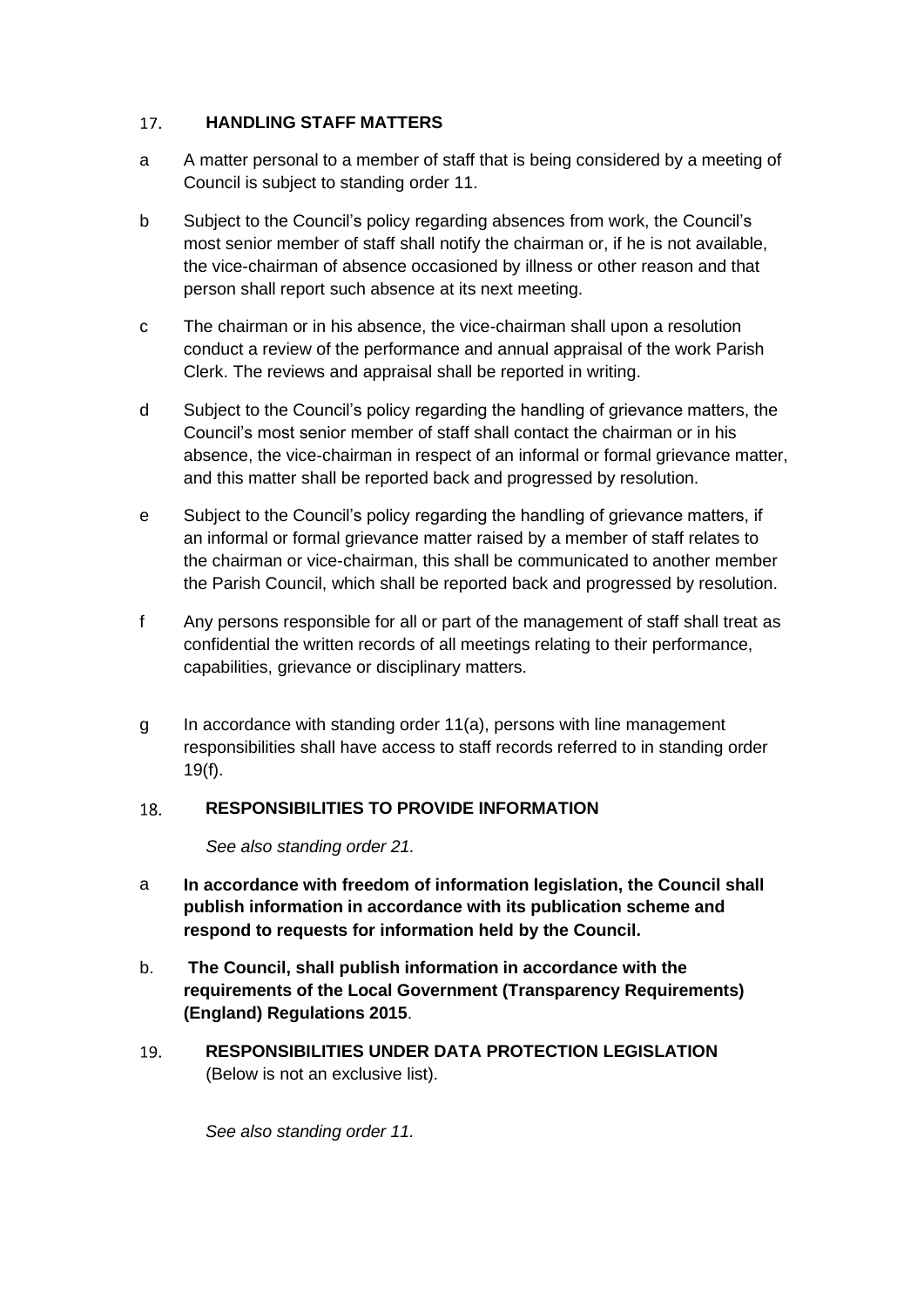- a The Council may appoint a Data Protection Officer.
- b **The Council shall have policies and procedures in place to respond to an individual exercising statutory rights concerning his personal data.**
- c **The Council shall have a written policy in place for responding to and managing a personal data breach.**
- d **The Council shall keep a record of all personal data breaches comprising the facts relating to the personal data breach, its effects and the remedial action taken.**
- e **The Council shall ensure that information communicated in its privacy notice(s) is in an easily accessible and available form and kept up to date.**
- f **The Council shall maintain a written record of its processing activities.**

#### $20<sub>1</sub>$ **RELATIONS WITH THE PRESS/MEDIA**

a Requests from the press or other media for an oral or written comment or statement from the Council, its councillors or staff shall be handled in accordance with the Council's policy in respect of dealing with the press and/or other media.

#### **EXECUTION AND SEALING OF LEGAL DEEDS**   $21.$

*See also standing orders 15(b)(xii) and (xvii).*

- a A legal deed shall not be executed on behalf of the Council unless authorised by a resolution.
- b **Subject to standing order 23(a), any two councillors may sign, on behalf of the Council, any deed required by law and the Proper Officer shall witness their signatures.**

*The above is applicable to a Council without a common seal.*

# **COMMUNICATING UNITARY COUNCILLORS**  $22.$

- a An invitation to attend a meeting of the Council shall be sent, together with the agenda, to the ward councillor(s) of the Unitary Council representing the area of the Council.
- b Unless the Council determines otherwise, a copy of each letter sent to the Unitary Council shall be sent to the ward councillor(s) representing the area of the Council.